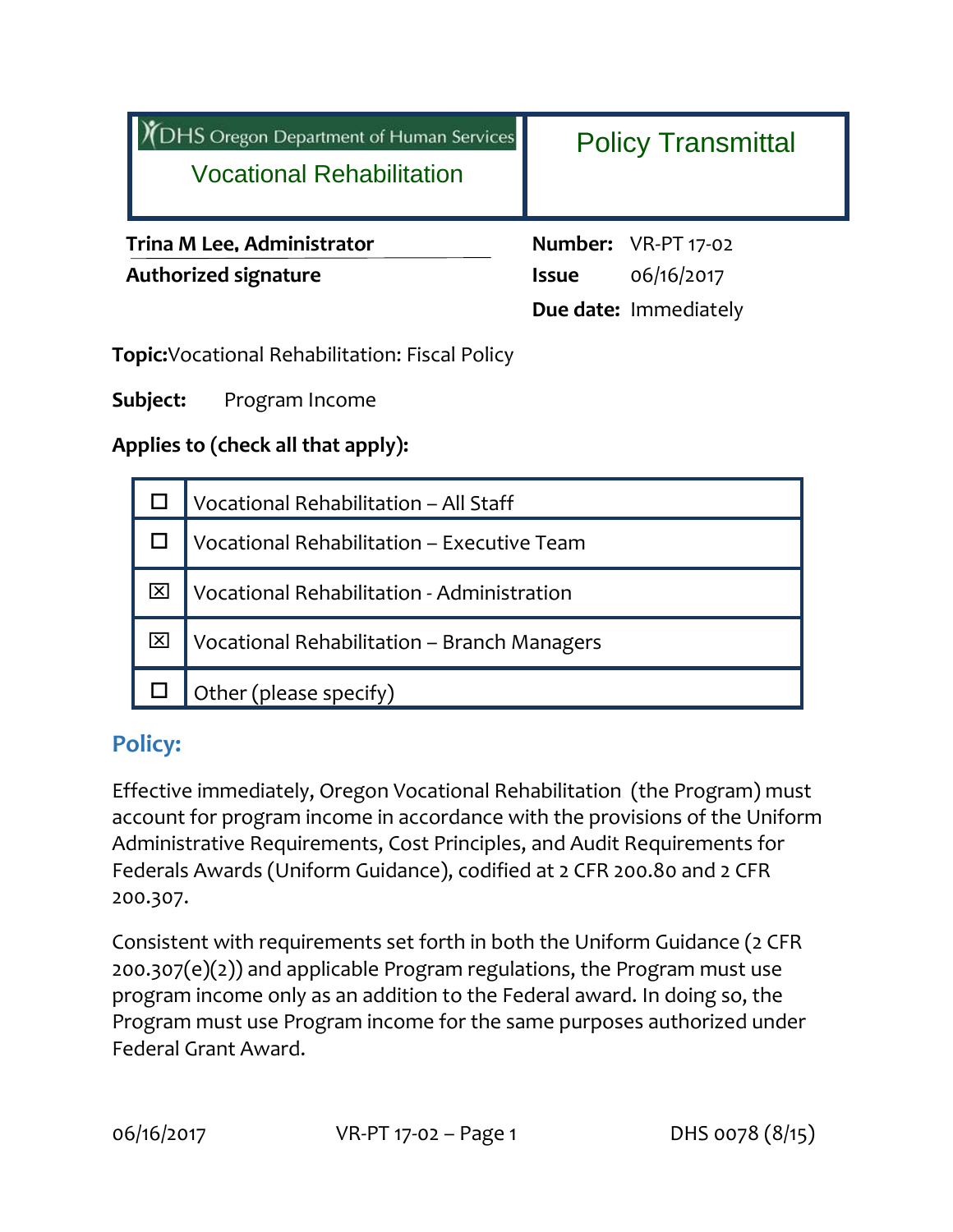To the extent that Program income funds are available, the Program must disburse those funds (including repayments to a revolving fund), rebates, refunds, contract settlements, audit recoveries, and interest earned on such funds before requesting additional funds from the Department of Education in accordance with the federal regulations for State Vocational Rehabilitation Services (34 CFR 361.63(c )(3)(ii)).

# **Definition of Program Income**

Program income means gross income earned by the Program that is directly generated by a supported activity or earned as a result of the Federal award during the period of performance except as provided in §200.307 paragraph (f). (See §200.77 Period of performance.)

Program income includes but is not limited to:

- Income from fees for services performed,
- The use or rental or real or personal property acquired under Federal awards,
- The sale of commodities or items fabricated under a Federal award,
- License fees and royalties on patents and copyrights, and
- Principal and interest on loans made with Federal award funds.

Program income is not:

- Interest earned on advances of Federal funds.
- Except as otherwise provided in Federal statutes, regulations, or the terms and conditions of the Federal award, program income does not include rebates, credits, discounts, and interest earned on any of them.

See also §200.407 Prior written approval (prior approval).

See also 35 U.S.C. 200-212 "Disposition of Rights in Educational Awards" applies to inventions made under Federal awards.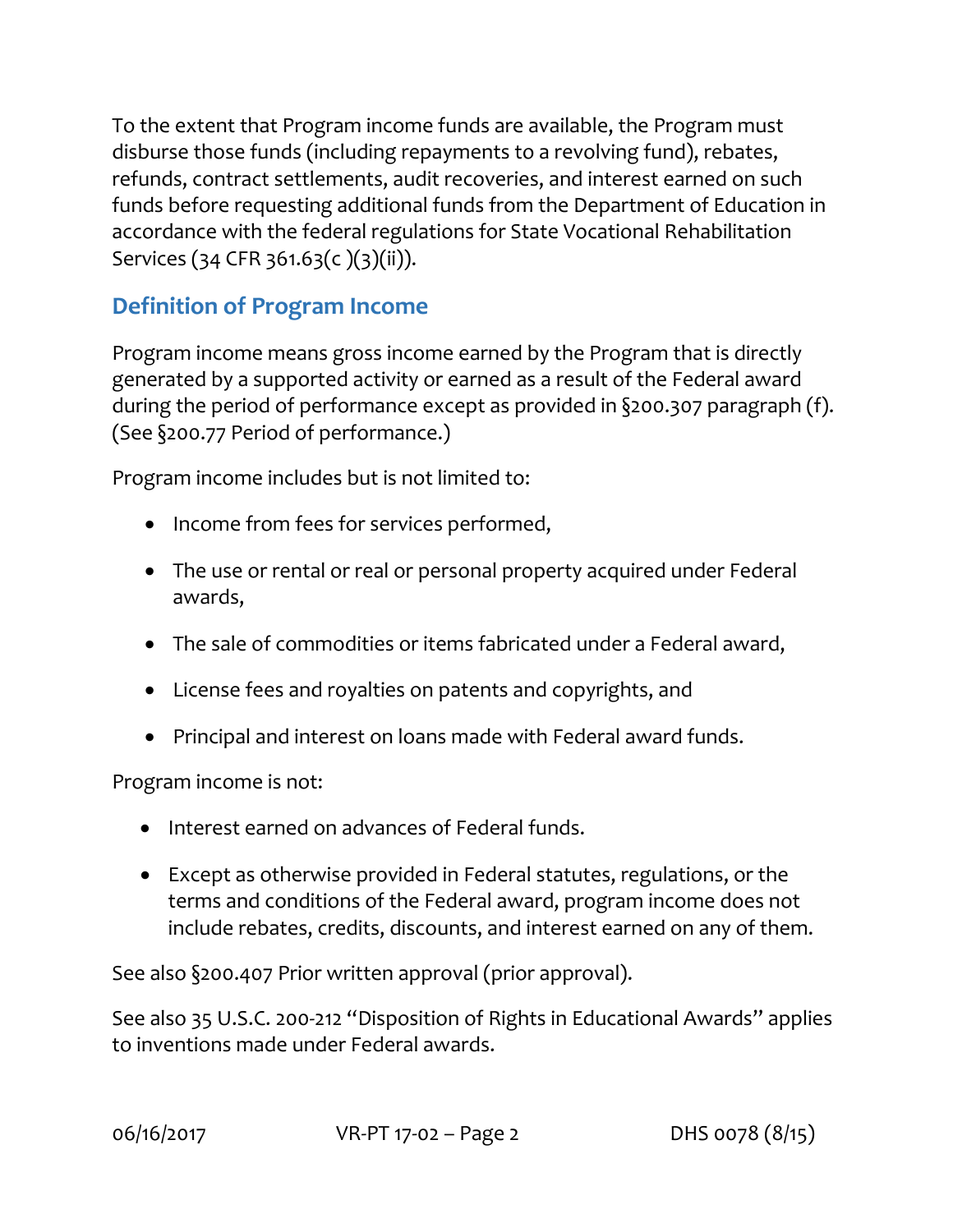# **Applicability:**

**US Department of Education Grant Award Notice to Oregon Department of Human Services, Vocational Rehabilitation.** Number H126A170054. 10/01/2016 – 9/30/2017. See **Title 34, Subtitle B, Chapter III, Part 361 Subpart C—Financing of State Vocational Rehabilitation Programs**

[https://www.ecfr.gov/cgi-bin/text](https://www.ecfr.gov/cgi-bin/text-idx?type=simple;c=ecfr;cc=ecfr;sid=9528696d0f9d682da8813464548159cc;idno=34;region=DIV1;q1=361;rgn=div5;view=text;node=34%3A2.1.1.1.7#sp34.2.361.c)[idx?type=simple;c=ecfr;cc=ecfr;sid=9528696d0f9d682da8813464548159cc;idno](https://www.ecfr.gov/cgi-bin/text-idx?type=simple;c=ecfr;cc=ecfr;sid=9528696d0f9d682da8813464548159cc;idno=34;region=DIV1;q1=361;rgn=div5;view=text;node=34%3A2.1.1.1.7#sp34.2.361.c) [=34;region=DIV1;q1=361;rgn=div5;view=text;node=34%3A2.1.1.1.7#sp34.2.361.c](https://www.ecfr.gov/cgi-bin/text-idx?type=simple;c=ecfr;cc=ecfr;sid=9528696d0f9d682da8813464548159cc;idno=34;region=DIV1;q1=361;rgn=div5;view=text;node=34%3A2.1.1.1.7#sp34.2.361.c)

**Title 2, Subtitle A, Chapter II, Part 200, Subpart A, §200.77 Period of performance**

URL: [https://www.ecfr.gov/cgi-bin/text-idx?node=2:1.1.2.2.1#se2.1.200\\_177](https://www.ecfr.gov/cgi-bin/text-idx?node=2:1.1.2.2.1#se2.1.200_177)

### **Title 2, Subtitle A, Chapter II, Part 200, Subpart A, §200.80 Program Income**

URL: [https://www.ecfr.gov/cgi-bin/text](https://www.ecfr.gov/cgi-bin/text-idx?SID=9e03084cb00c519a2d175381ad463b18&mc=true&node=se2.1.200_180&rgn=div8)[idx?SID=9e03084cb00c519a2d175381ad463b18&mc=true&node=se2.1.200\\_180&](https://www.ecfr.gov/cgi-bin/text-idx?SID=9e03084cb00c519a2d175381ad463b18&mc=true&node=se2.1.200_180&rgn=div8) [rgn=div8](https://www.ecfr.gov/cgi-bin/text-idx?SID=9e03084cb00c519a2d175381ad463b18&mc=true&node=se2.1.200_180&rgn=div8)

# **Title 2, Subtitle A, Chapter II, Part 200, Subpart D, §200.307 Program Income**

[https://www.ecfr.gov/cgi](https://www.ecfr.gov/cgi-bin/retrieveECFR?gp=&SID=9e03084cb00c519a2d175381ad463b18&mc=true&n=pt2.1.200&r=PART&ty=HTML#se2.1.200_1307)[bin/retrieveECFR?gp=&SID=9e03084cb00c519a2d175381ad463b18&mc=true&n=](https://www.ecfr.gov/cgi-bin/retrieveECFR?gp=&SID=9e03084cb00c519a2d175381ad463b18&mc=true&n=pt2.1.200&r=PART&ty=HTML#se2.1.200_1307) [pt2.1.200&r=PART&ty=HTML#se2.1.200\\_1307](https://www.ecfr.gov/cgi-bin/retrieveECFR?gp=&SID=9e03084cb00c519a2d175381ad463b18&mc=true&n=pt2.1.200&r=PART&ty=HTML#se2.1.200_1307)

# **§200.407 Prior written approval (prior approval).**

[https://www.ecfr.gov/cgi-bin/text-idx?node=2:1.1.2.2.1#se2.1.200\\_1407](https://www.ecfr.gov/cgi-bin/text-idx?node=2:1.1.2.2.1#se2.1.200_1407)

#### **§361.63 Program income.**

[https://www.ecfr.gov/cgi-bin/text](https://www.ecfr.gov/cgi-bin/text-idx?type=simple;c=ecfr;cc=ecfr;sid=9528696d0f9d682da8813464548159cc;idno=34;region=DIV1;q1=361;rgn=div5;view=text;node=34%3A2.1.1.1.7#se34.2.361_163)[idx?type=simple;c=ecfr;cc=ecfr;sid=9528696d0f9d682da8813464548159cc;idno](https://www.ecfr.gov/cgi-bin/text-idx?type=simple;c=ecfr;cc=ecfr;sid=9528696d0f9d682da8813464548159cc;idno=34;region=DIV1;q1=361;rgn=div5;view=text;node=34%3A2.1.1.1.7#se34.2.361_163) [=34;region=DIV1;q1=361;rgn=div5;view=text;node=34%3A2.1.1.1.7#se34.2.361\\_163](https://www.ecfr.gov/cgi-bin/text-idx?type=simple;c=ecfr;cc=ecfr;sid=9528696d0f9d682da8813464548159cc;idno=34;region=DIV1;q1=361;rgn=div5;view=text;node=34%3A2.1.1.1.7#se34.2.361_163)